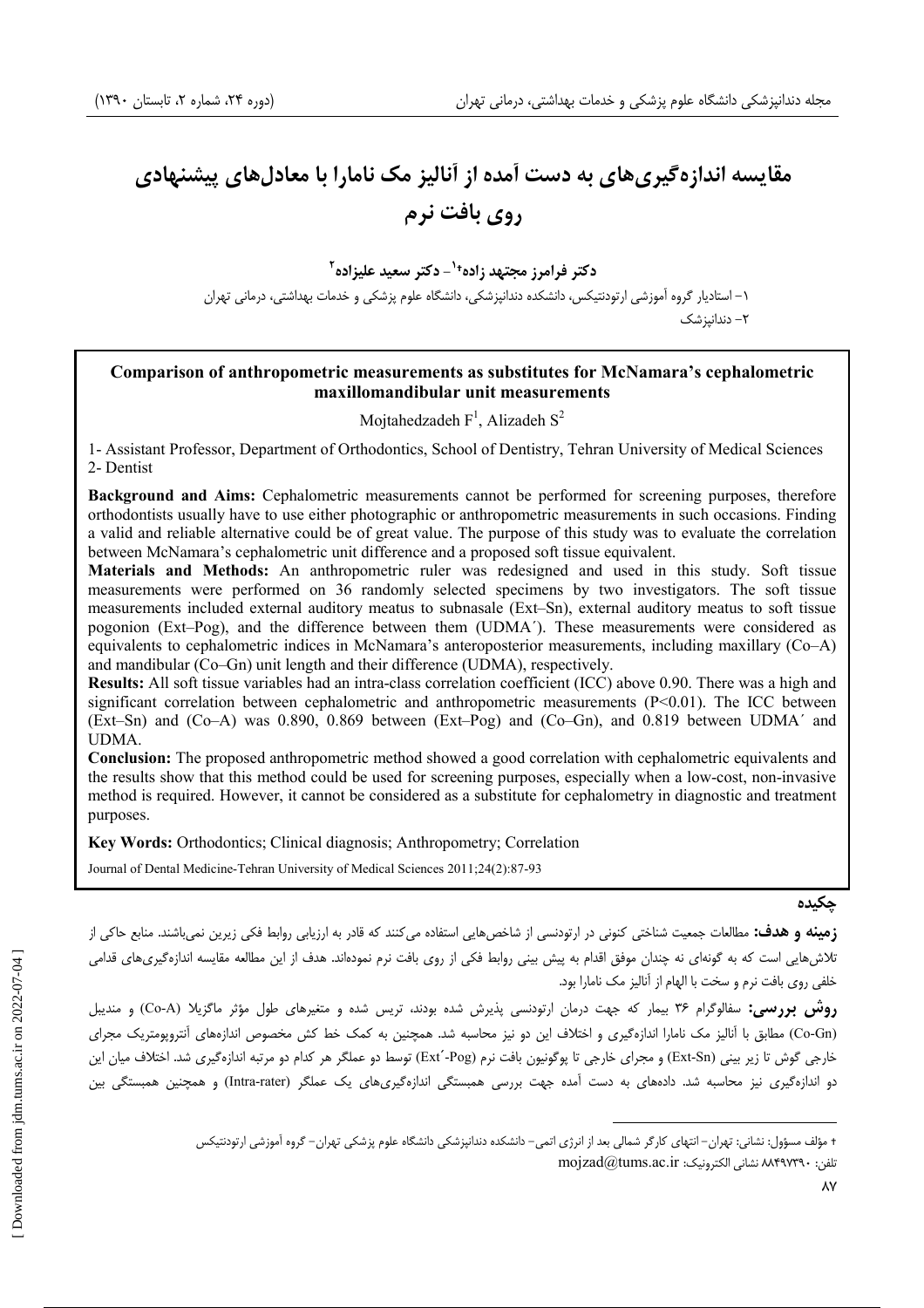اندازهگیریهای دو عملگر (Inter-rater) تحت آنالیز آماری و محاسبه شاخص آماری Intra-class Correlation Coefficient قرار گرفتند. **یافتهها:** پایایی اندازهگیری بافت نرم توسط خط کش، چه درون عملگر (P<۰/۰۵، P-۰/۸۷–ICC=۰/۸۷–۰/۹۱، برای کلیه متغیرها) و بین عملگر ICC=٠/٩٠-٠/٩۴ ،P<٠/٠٥)، براي كليه متغيرها) بسيار بالا بود. ضريب همبستگي ميان طول بافت سخت و نرم ماگزيلا ٠/٨٩، منديبل ٠/٨٧، و اختلاف اين دو ۰/۸۲ به دست آمد (P<۰/۰۱).

**نتیجه گیری:** با انجام اصلاحاتی در ابزار اندازهگیری میتوان از اندازهگیریهای روی بافت نرم برای تخمین اندازههای طول مؤثر ماگزیلا و مندیبل مطابق با آنالیز مک نامارا با اعتماد قابل قبولی استفاده نمود.

> **كليد واژهها:** ارتودنسي؛ تشخيص باليني؛ آنتروپومتري؛ همبستگي وصول: ٨٩/٠٧/٢٠ اصلاح نهايي: ٩٠/٠٢/٣١ تأييد چاپ: ٩٠/٠٣/٠٥

#### مقدمه

مطالعات جمعیت شناختی یا اپیدمیولوژیک در حوزه ارتودنسی و ناهنجاریهای دندانی– صورتی، اهمیت بسزایی در زمینه تعیین شیوع و برنامهریزی جهت پیشگیری و درمان این ناهنجاریها دارد. در مطالعات جمعیت شناختی ارتودنسی، که طبیعتاً در جمعیتهای گستردهای انجام می گیرند، امکان استفادهاز سفالوگرام، که یک وسیله تشخیصی دقیق در زمینه کشف ناهنجاری های فکی است، وجود ندارد. از دلایل اصلی عدم امکان بهرهگیری از سفالوگرام میتوان به هزینه بالا، دشوارهای فنی و ملاحظات اخلاقی مربوط به زیانهای بالقوه اشعه ایکس اشاره نمود. به همین دلیل، پژوهشگران تلاش کردهاند تا بجای سفالوگرام از شاخصهای کم ضررتر، کم هزینه تر و ساده در این مطالعات بهره گیرند. اما به نظر می رسد هیچ یک از شاخصهای رایج معیاری برای تعیین وضعیت بافت سخت را ندارند و در نتیجه از دقت کافی برای این مهم برخوردار نیستند. به عنوان مثال، معروفترین و پرکاربرد ترین شاخصها همچون IOTN ،TPI و ICON همگی از معیارهای دندانی برای تعیین نوع و شدت ناهنجاری بهره می گیرند (٣-١). اما اینکه معیارهای موجود در این شاخصها قابلیت تعیین روابط اسکلتال را دارا باشند موضوعي بحث انگيز و قابل ترديد است.

مروری بر مطالعات، حاکی از تلاشهایی برای بررسی ناهنجاریهای اسکلتال بدون به کارگیری سفالوگرام و از طریق بررسی بافت نرم میباشند. شاید و به نوعی بتوان این گروه از مطالعات را به دو دسته کلی تقسیم کرد: یکی بهرهگیری از فتوگرافها و دیگری اندازهگیری مستقیم یا آنتروپومتریک بر روی صورت بیمار.

مطالعاتی که از فتوگرافها برای بررسی و پیش بینی وضعیت اسکلتال زیرین استفاده میکنند، اساساً بدین گونه هستند که تلاش

می کنند تا ارتباطی بین اندازهگیری های خارج دهانی و یافتههای سفالومتريك برقرار كنند (۴،۵). فتوكرافها اين حسن را دارند كه قابل ذخیره کردن هستند و در نتیجه اندازهگیری بر روی آن تکرار پذیر میباشد. در این راستا میتوان به مطالعاتی همچون مطالعه Zhang و همکاران اشاره نمود که همبستگی میان اندازهگیریهای فتوگرافیک و اندازهگیریهای سفالومتریک را بررسی نمودند (۴). ضرایب همبستگی كه اين محققين محاسبه نمودند در محدوده ۲۵۶/۰ و ۶۴۳/۰ بوده كه بیانگر همبستگی نه چندان بالایی میباشد.

همان گونه که ذکر شد، در انتهای دیگر طیف مطالعاتی هستند که به تلاش جهت بهرهگیری از روشهای آنتروپومتریک به عنوان جایگزینی برای سفالومتری پرداختهاند. این مطالعات اهداف خود را با توجه به محدودیتها و مشکلات روشهای فتوگرافی نیز دنبال می کنند، مشکل عمده در استفادهاز فتوگرافی همانند سفالومتری رعایت تکنیک استاندارد حین تصویربرداری، صرف زمان زیاد و به طور کلی پیچیدگی تکنیکی انجام آن است. به بیان دیگر تهیه و استفاده از فتوگرافی های مناسب و استاندارد مستلزم رعایت شرایط و نکاتی است که کاربرد این روش را برای مطالعات جامعه شناختی تا حدودی دشوار می نماید. روش مشهور و متداول تعیین میزان تحدب صورت یا Poor man's cephalometric analysis كه توسط پروفيت نيز شرح داده شده را میتوان یکی از روشهای آنتروپومتریک محسوب نمود (۶). این روش علی رغم سادگی تنها معیاری ذهنی (Subjective) از وضعیت قدامی خلفی اسکلتال ارائه می نماید. از سویی، منابع به ناکارآمدی این روش اشاره نمودهاند و البته هیچ یک از این منابع در خصوص روایی و پایای این روش ارزیابی مستنداتی ارائه ننمودهاند (۷). از دیگر معیارهای آنتروپومتریک عنوان شده برای پیش بینی روابط

 $\lambda\lambda$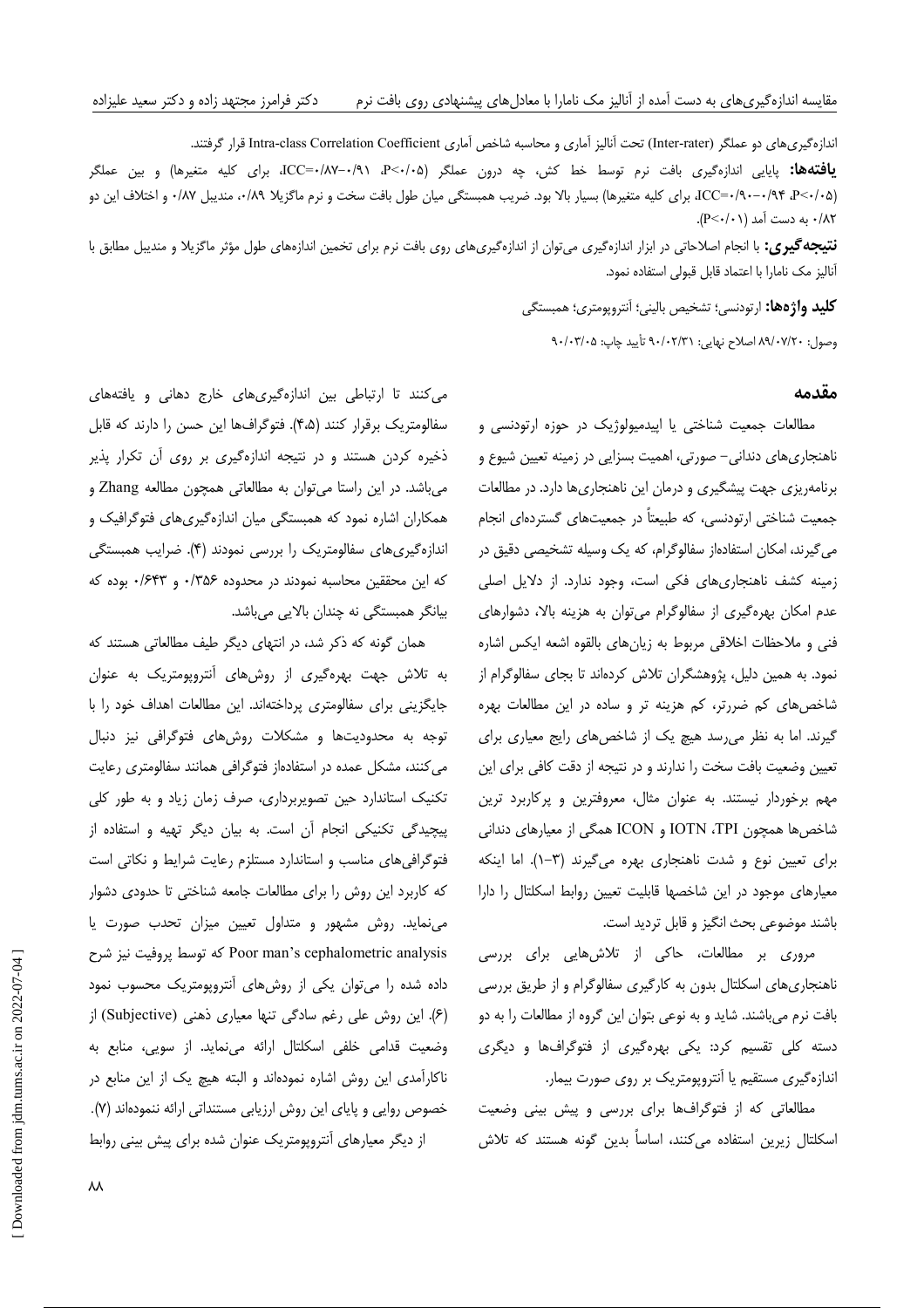فکی اورجت است. Zupancic و همکاران با بهرهگیری از میزان اورجت بیمار تلاش نمودند که روابط فکی زیرین را پیش بینی نمایند، که همبستگی خوبی میان میزان اورجت و رابطه فکی در بیماران کلاس یک، کلاس دو Division 1 و کلاس سه مشاهده شد (۸). با این وجود اورجت قادر به تشخیص روابط اسکلتال کلاس دو Division 2 نبود، که یکی از محدودیتهای این روش به شمار میرود.

Farkas و همکاران نیز که از پیشگامان آنتروپومتری بودند، ارتباط میان اندازهگیریهای آنتروپومتریک و سفالومتریک را عمدتاً در بعد عمودی بررسی نمودهاند (۹،۱۰) و در میان کارهای منتشر شده وی هیچ منبعی که روابط قدامی خلفی را بررسی نموده باشد یافت نشده است. آنچه که در مطالعات وی در بعد عمودی قابل مشاهده میباشد، بهرهگیری و مقایسه از اندازهگیریهای خطی سفالومتریک و آنتروپومتریک است. یکی از آنالیزهای سفالومتری که از اندازهگیریهای خطی در بعد قدامی خلفی بهره میبرد، آنالیز مک نامارا می باشد (١١). در این آنالیز طول ماگزیلا و مندیبل از محل کندیل سنجیده میشود که با توجه به فاصله نسبتاً ثابت مجرای خارجی گوش تا کندیل، شاید بتوان از این لندمارک آنتروپومتریک برای اندازهگیری های خطی مشابه بر روی بافت نرم بهره جست. در صورت برقراری همبستگی مطلوب بین اندازهگیریهای قدامیخلفی آنتروپومتریک و سفالومتریک میتوان به پیش بینی روابط اسکلتال از روی بافت نرم امیدوار بود. هدف از این مطالعه نیز مقایسه اندازهگیریهای به دست آمده از اختلاف واحد آنالیز مک نامارا (Unit Difference in McNamara Analysis) با معادل های پیشنهادی روی بافت نرم میباشد.

## روش بررسی

از آنجا که در جستجوی منابع مطالعهای مشابه یافت نشد، برای تحقیق حاضر مطالعهای توصیفی مقایسهای به شکل Pilot در نظر گرفته شد. نمونههای مورد بررسی در آن مراجعین به بخش ارتدنسی دانشکده دندانپزشکی دانشگاه علوم پزشکی تهران بوده که جهت درمان در بخش متحرک ارتودنسی پذیرش شدند. بیماران همگی سفالوگرامهایی داشتند که از یک مرکز (بخش رادیولوژی دانشکده دندانپزشکی دانشگاه علوم پزشکی تهران) تهیه و از زمان تهیه

سفالومتری تا شروع مطالعه حداکثر بیش از ۲ ماه نگذشته بود. بیماران همچنین سابقه درمان ارتدنسی قبلی نداشته و فاقد مشکلات ساختاری در مفصل گیجگاهی- فکی و یا سندرمهای تکاملی همچون شکاف لب و کام بودند. بر اساس معیارهای فوق ۳۶ نفر (۲۱ دختر و ۱۵ پسر) به عنوان نمونههای این مطالعه در نظر گرفته شدند.

برای بخش اندازهگیریهای سفالومتریک مطالعه از اندازهگیری های طولی دو فک در آنالیز مک نامارا استفاده شد، بدین ترتیب که بر روی تریسینگ سفالوگرام هر بیمار نقاط کندیلیون (Cd)، نقطه A و گناسیون (Gn) مشخص شد. نقاط تعیین شده توسط دو متخصص ارتودنسی تأیید میگردید. سپس اندازهٔ طول مؤثر ماگزیلا يعني فاصله Cd-A و اندازه مؤثر منديبل برابر فاصله Cn-Pog با دقت یک میلی متر ثبت و نهایتاً تفاوت آنها تحت عنوان اختلاف ماگزيلومنديبولر بافت سخت (UDMA) محاسبه گشت (شكل ۱).



شکل ۱- نمونه تریسینگ انجام شده در مطالعه



شکل ۲- خط کش مورد استفاده در مطالعه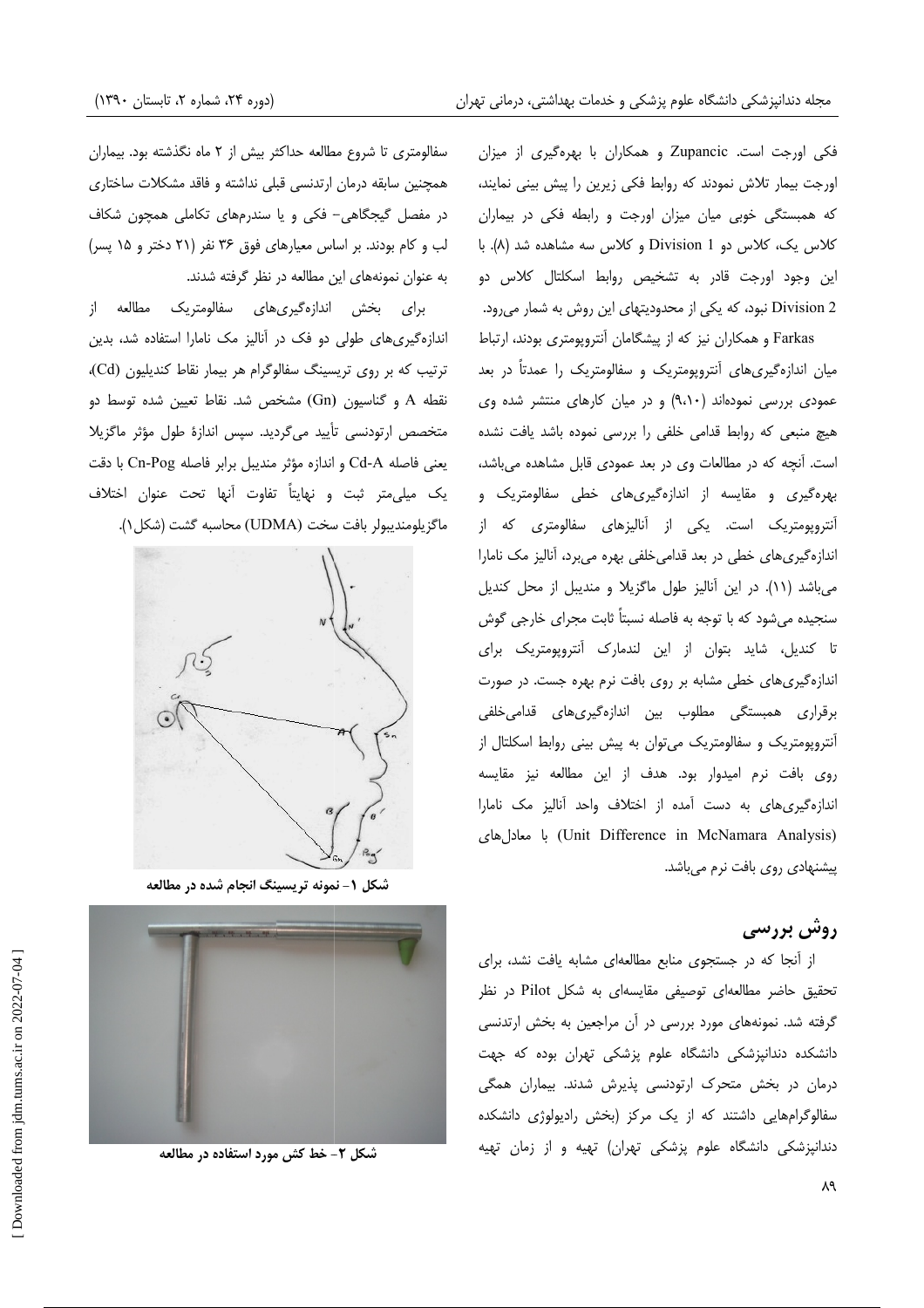در مرحله بعد اقدام به اندازهگیری فواصل خطی بر روی بافت نرم انجام شد. برای انجام این روش خط کش مخصوصی (شکل۲) جهت اندازهگیری شاخصهای آنتروپومتریک روی پروفایل بیماران طراحی و ساخته شد. این خط کش اساساً از یک قسمت مخروطی جهت قرار گرفتن در مجرای گوش خارجی، یک قسمت مدرج جانبی متحرک برای اندازهگیری فاصله و یک میله قدامی که با بافت نرم صورت بیمار در این نقاط تماس می یابد، تشکیل شده است. اندازهگیری در حالی انجام شد که قسمت مدرج وسیله موازی پلن مید ساژیتال و میله قدامی آن موازی خط اتصال دهنده دو مردمک چشم قرار گیرد. اندازهگیری با جابجایی بافتی انجام میشد، بدین مفهوم که بافت نرم توسط خط کش تحت فشار ملايم قرار مى گرفت تا جاييكه مقاومت از سوى بافت سخت زيرين توسط عملگر احساس شود.



شکل ۳- اندازهگیری آنتروپومتریک طول مؤثر ماگزیلا



شکل ٤- اندازهگیری أنتروپومتریک طول مؤثر مندیبل

با روشی که در بالا ذکر شد دو فاصله بر روی صورت بیماران اندازه گرفته شد: یکی فاصله میان مجرای گوش (Ext) تا نقطه ساب نازال (Sn) بر حسب میلیمتر (شکل ۳)، که عدد حاصل به عنوان اندازه Maxillary unit بافت نرم در نظر گرفته شد (Ext-Sn). اندازه Mandibular unit نمونهها نيز از محاسبه فاصله مجراى گوش خارجي تا پوگونيون بافت نرم (Pog) به دست آمد (Ext-Pog) (شكل۴). تفاضل طول ماكزيلا و منديبل روى بافت نرم به عنوان اختلاف ماگزیلومندیبولر بافت نرم (UDMA´) در نظر گرفته شد.

برای بررسی پایایی اندازهگیریهای بافت نرم توسط خط کش، اندازهگیری ها توسط ٢ نفر و هركدام دو مرتبه صورت گرفت. فاصله میان اندازهگیریها هر نفر ۲ هفته بود.

همچنین میانگین این چهار اندازهگیری برای محاسبه اختلاف ماگزیلومندیبولر بافت نرم (UDMA) استفاده شد. محاسبات آماری روى اين دادهها با استفادهاز نرم افرار آمارى SPSS نسخه ١۶ به منظور استخراج آمار توصیفی و همچنین از آزمون همبستگی Pearson برای بررسی میزان همبستگی میان اندازههای بافت نرم و سفالومتریک استفاده شد. متغیرهای آنتروپومتریک ۲۶ نفر در حجم نمونه برای تعیین Reliability روش اندازهگیری پیشنهادی با خط کش مخصوص با شاخص ICC) Intra class Correlation Coefficient) مورد ارزیابی قرار گرفتند. در این ۲۶ نفر ۴ بار (۲ بار عملگر ۱ و ۲ بار عملكر ٢) اندازهگيري انجام گرفت. ICC و CI) Confidence ۹۵ Interval) برای دفعات اندازهگیری عملگر ۱ و عملگر ۲ به طور جداگانه (Intra-rater) و همچنین ICC و A، X°٪ اندازهگیری عملگر ۱ و عملگر ۲ (Inter-rater) محاسبه گردید. در جدول ۱ مقادیر ICC و CI به دست آمده برای متغیرهای مختلف نشان داده شدهاست.

#### بافتهها

مجموعه آمار توصیفی مربوط به ۶ متغیر اندازهگیری شده در این مطالعه در جدول ٢ آورده شدهاست.

همان گونه که پیشتر نیز عنوان شد، ضریب همبستگی Pearson برای تعیین همبستگی میان متغیرهای سفالومتری و متغیرهای آنتروپومتریک استفاده شد. این ضرایب همبستگی در جدول ۳ آمدهاند  $(P<\cdot/\cdot)$ 

 $\mathcal{A}$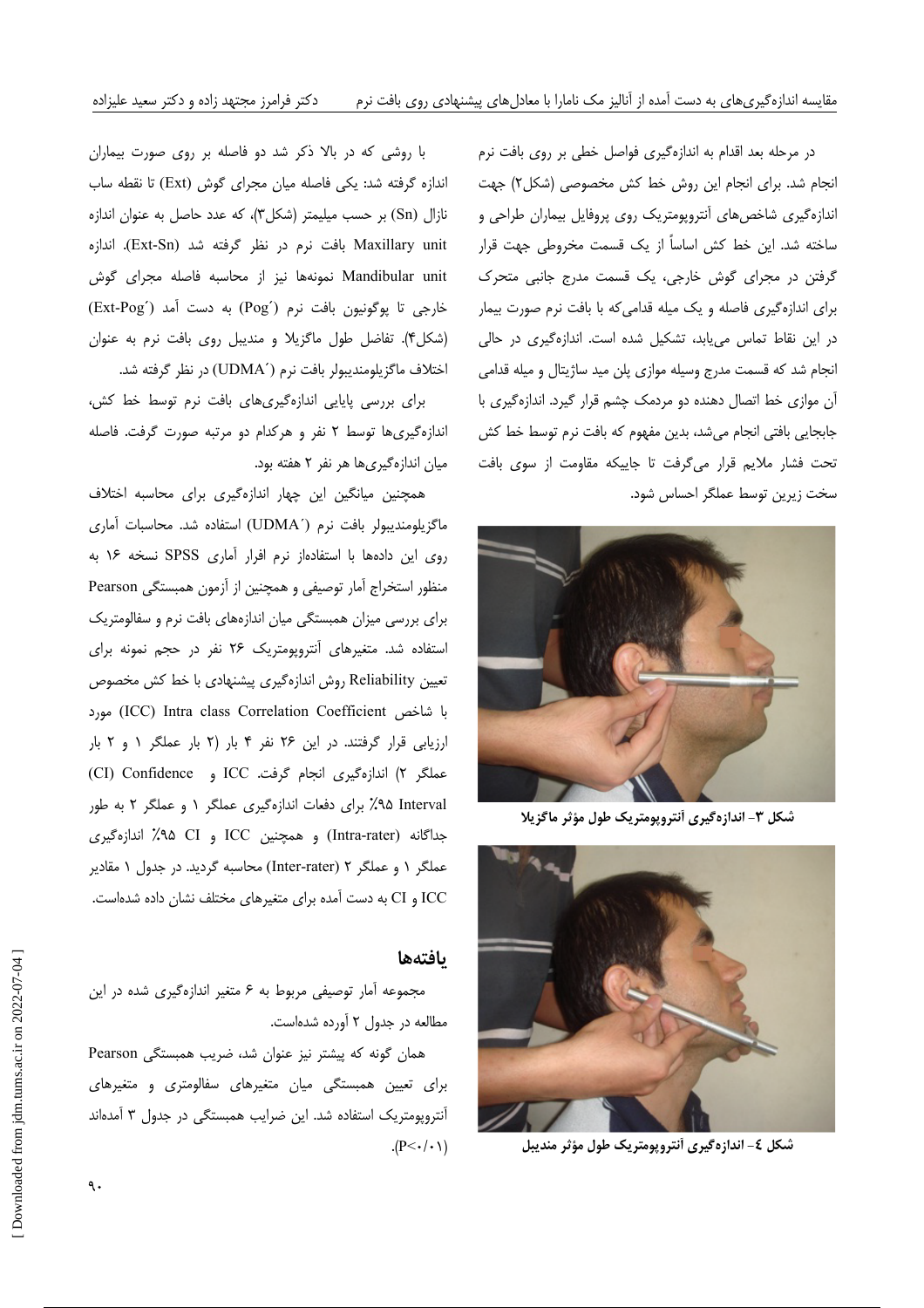| جدول (- Reliability اندازهگیریهای آنتروپومتریک |                      |                           |                             |  |  |
|------------------------------------------------|----------------------|---------------------------|-----------------------------|--|--|
| $295$ CI**                                     |                      | $\bf{ICC*}$               | متغير                       |  |  |
| <b>Upper bound</b>                             | Lower bound          |                           |                             |  |  |
| $\cdot$ /99                                    | $\cdot$ /95          | .195                      | (عملگر ۱) Ext-Sn            |  |  |
| $\cdot$ /9 $\gamma$                            | $\cdot/\lambda$ Y    | $\cdot$ /94               | (F اعملگر) Ext-Sn           |  |  |
| .199                                           | $\cdot/\lambda$      | $\cdot$ /9)               | Ext-Sn(عملگر ۱ وعملگر ۲)    |  |  |
| $\cdot$ /91                                    | $\cdot$ /9)          | .195                      | (عملگر ۱) Ext-Pog           |  |  |
| $\cdot$ /91                                    | $\cdot$ /9)          | .495                      | Ext-Pog (عملگر ۲)           |  |  |
| $\cdot$ /9 $\gamma$                            | $\cdot/\lambda$ Y    | $\cdot$ /94               | Ext-Pog (عملگر ۱ و عملگر ۲) |  |  |
| $\cdot$ /95                                    | $\cdot$ /Y۶          | .14                       | UDMA') (عملگو ۱)            |  |  |
| $\cdot$ /94                                    | $\cdot$ / $\gamma$ ۳ | $\cdot/\lambda\mathrm{V}$ | UDMA') (عملگر ٢)            |  |  |
| .195                                           | $\cdot/\lambda\tau$  | $\cdot$ /9)               | ′UDMA (عملگر ۱ و عملگر ۲)   |  |  |

\*Intra class Correlation Coefficient \*\*Confidence Interval

| جدول ٢- أمار توصيفي متغيرهاي مطالعه |                   |              |                                               |                          |  |
|-------------------------------------|-------------------|--------------|-----------------------------------------------|--------------------------|--|
| ميانگين                             | انحراف از معيار   | مينيمم       | ماكزيمم                                       | متغير                    |  |
| $\lambda\lambda/\lambda$ ٩          | $V/\Delta\lambda$ | $VV/\cdot$   | $11f/\cdots$                                  | $Cn-A$                   |  |
| $\cdot \frac{9}{2}$                 | ۱۰/۳۲             | 95/4         | $\frac{16}{16}$                               | $Cn-Pog$                 |  |
| $Y \cdot / \Lambda$                 | 9/18              | ۰۰/۰۰        | $\frac{1}{2}$                                 | <b>UDMA</b>              |  |
| 117/19                              | $Y/\cdot$ ۴       | ۱۰۱/۲۵       | $\frac{140}{110}$                             | Ext auditory meatus-Sn   |  |
| 154/08                              | $V/\cdot$ ۴       | ۱۱۳/۲۵       | $\lambda \Delta \sqrt{1 + \cdot \cdot \cdot}$ | Ext auditory meatous-Pog |  |
| $11/\lambda$ 9                      | $f/\lambda$       | $f/\Delta$ . | $\gamma$                                      | UDMA <sup>'</sup>        |  |

| جدول ٣- ضريب همبستگي متغيرها   |                          |                    |  |  |  |
|--------------------------------|--------------------------|--------------------|--|--|--|
| <b>Coefficient Correlation</b> | متغيرهاي أنتروپومتري     | متغيرهاي سفالومتري |  |  |  |
| .14                            | Ext auditory meatous-Sn  | $Cn-A$             |  |  |  |
| $\cdot/\lambda\mathrm{V}$      | Ext auditory meatous-Pog | $Cn-Pog$           |  |  |  |
| $\cdot/\lambda\tau$            | UDMA'                    | <b>UDMA</b>        |  |  |  |

بحث و نتیجهگیری

Proffit و Fields (۶) معتقدند ارزيابي دقيق نيمرخ، در مورد روابط اسكلتال اطلاعاتى مشابه ارزيابي راديوكرافى لترال سفالوكرام ولى با دقت کمتری در اختیار قرار میدهد و از آنالیز نیمرخ صورت به عنوان بخشی از Poor man's cephalometric analysis یاد می کند. همان گونه که پیشتر نیز گفته شد، اشارهای به اینکه این روش تا چه حد معتبر و عینی است نشدهاست. اما اگر روشی در اختیار داشته باشیم که عینیتر بوده و انطباق بیشتری با آنالیزهای سفالومتری داشته باشد،  $91$ 

شاید بتوان در تعیین رابطه اسکلتال با اطمینان بالاتری به آن اتکا کرد. هدف اصلی از انجام این مطالعه مقایسه یک روش اساساً آنتروپومتریک با یکی از آنالیزهای مرسوم سفالومتری (آنالیز مک نامارا) بوده است. یعنی به عبارتی تلاش شده است که بین روشهای سفالومتریک که سالهای زیادی از آن استفاده می شود و آنتروپومتری ارتباطی برقرار کنیم. برای همین منظور، روش پیشنهادی بر اساس Unit difference أناليز مک نامارا الگو برداري و طراحي شد و براي نقاط تعریف شده در این آنالیز، نقاطی به عنوان نقاط متناظر یا معادل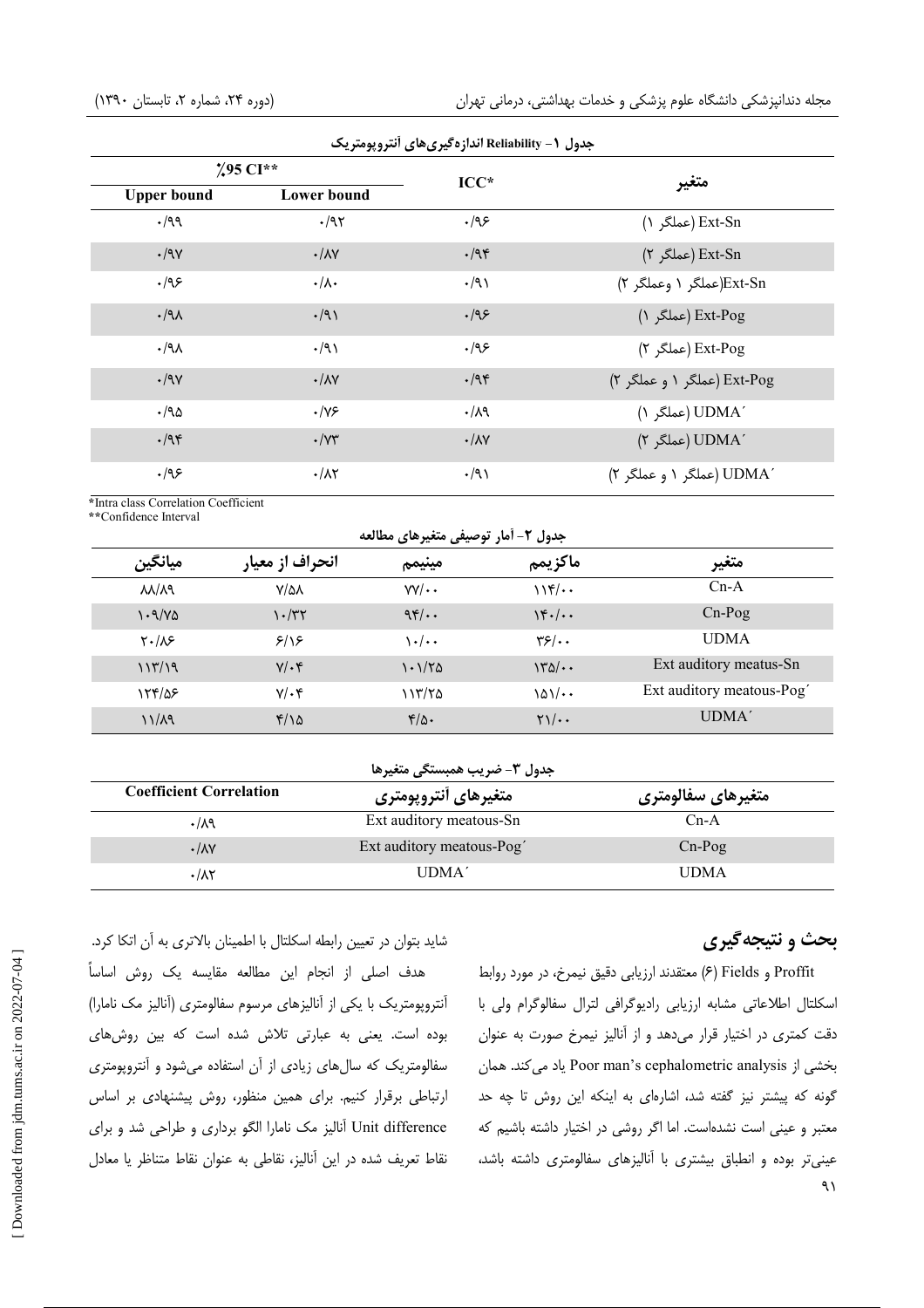بر روی بافت نرم انتخاب گردید. در بعد قدامی خلفی لندمارکهای بافت نرم و سخت محدودی می توان پیدا کرد که هم تناظر یک به یک با يكديگر داشته و هم يافتن أنها روى بافت نرم و سخت أسان باشد. مثلاً پیدا کردن Or روی بافت نرم یا مجرای گوش خارجی روی بافت سخت دشوار است. بر همین اساس نقاطی در این مطالعه انتخاب گردیدند که تا حد ممکن یافتن آنها برای انجام اندازهگیری راحتتر بودند و در ضمن به طور نسبی دارای فاصله ای ثابت با نقاط متناظر خود در بافت نرم یا سخت باشند. برای مثال، مطالعات حاکی از فاصلهٔ نسبتاً ثابتی میان کندیل و گوش خارجی (حدود ۱۳ میلی متر) میباشند که شاید این فاصله ثابت بتواند در همبستگی بیشتر میان متغیرهای بافت نرم وسخت مؤثر واقع شود (١٢).

نتایج این مطالعه نشان داد که همبستگی نسبتاً بالایی (بالای ۸۰٪) میان Unit difference آنالیز مک نامارا و روش آنتروپومتریک پیشنهادی وجود دارد و اگرچه این روش به جای سفالومتری نمی تواند در کار کلینیکی و برای اهداف درمانی به کار رود، اما احتمالاً میتوان از این روش بیخطر، کم هزینه و سریع در مطالعات جمعیت شناختی به خوبی بهره جست.

همانگونه که ذکر شد، امتیاز آشکار سفالومتری، توانایی آن در نشان دادن لندماركهاى استخوانى است. اين امتياز به خصوص زمانى مهم است كه لندماركهاى بافت نرم به محل بافت سخت زيرين نزدیک نباشند. به عنوان مثال در برخی مطالعات انجام شده فاصله Pog بافت نرم و سخت به علت ضخامتهای متفاوت بافت نرم در ميان افراد مورد مطالعه متغير كزارش شده است (۴). دراين افراد، با اندازهگیری در ناحیه بافت نرم چانه، اندازه مندیبل را متفاوت (بزرگتر) محاسبه می کرد. همین مسئله در مورد نقاط A و نقطه ساب نازال هم در این مطالعه وجود داشت و از آن باید به عنوان عامل اصلی مانع در همبستگی بالا میان شاخصهای بافت نرم و سخت نام برد. اصولاً در مورد میزان ارتباط بافت سخت و نرم نظرات مختلفی وجود دارد. Reidel بر ارتباط نزدیک میان پروفایل بافت نرم و ساختارهای اسکلتال و دنتال تأکید دارد (۱۳)، در حالیکه Subtelny معتقد است تمام قسمتهای پروفایل بافت نرم به طور مستقیم از پروفایل اسکلتال زیرین پیروی نمی کنند (۱۴) و Burstone نیز در این راستا اظهار می دارد که به دلیل گوناگونی در ضخامت بافت نرم یوشاننده اسکلت

صورتی، ممکن است همواره یک ارتباط مستقیم وجود نداشته باشد (۱۵).

در مطالعه Zhang (۴) هم که به بررسی همبستگی میان متغیرهای سفالومتریک (بافت سخت) و فتوگرافیک (بافت نرم) پرداخته به مسئله تأثیر منفی ضخامتهای مختلف بافت نرم برروی همبستگی متغیرهای خطی و زاویهای آن مطالعه تأکید شده است. میزان همبستگی به دست آمده در مطالعه Zhang و همکاران (۰/۳۵–۰/۳۵) پایین تر از همبستگی مطالعه حاضر (۰/۸۰) بوده است، که علت آن می تواند در تفاوت میان روش اندازهگیری بافت نرم دو مطالعه باشد. همانگونه که ذکر شد، اندازهگیری در این مطالعه به گونهای انجام شد که جابجایی و تغییر شکل مختصری در بافت نرم به وجود میآمد، در حالیکه Zhang و همکاران ابعاد بافت نرم را بدون جابجایی و از روی فتوگرافی اندازهگیری نمودند که شاید این امر به کاهش تأثیر مخدوش كنندگی بافت نرم در مطالعه حاضر منجر گشته باشد. قبل از انجام مطالعه این احتمال توسط محققین در نظر گرفته شد که جابجایی در بافت نرم توسط افراد مختلف ممكن است به مقادير متفاوتي صورت گیرد که در نهایت این روش اندازهگیری از دقت لازم برخوردار نباشد. اما جابجایی بافت نرم در این مطالعه ظاهراً توسط هر دو عملگر به میزان نسبتاً مشابهی انجام شدهاست که همبستگی خوب Inter-rater بیانگر این موضوع میباشد. به عبارت دیگر تکرار پذیری (Reliability) این روش خوب بوده و احتمالاً جابجایی بافت نرم توسط افراد مختلف در این روش نسبتاً یکسان انجام میشود.

البته علت دیگر تناقض میان تأثیرات کم ضخامت بافت نرم در این مطالعه با مطالعات دیگر که ضخامت بافت نرم را متفاوت گزارش کرده بودند، این مسئله میتواند باشد که بیماران این مطالعه عملاً از بیماران رده سنی Adolescent بودند. به عبارت دیگر اگر محدودههای سنی متفاوت در این مطالعه شرکت داده می شدند شاید میزان همبستگی تا به این حد بالا نمیبود. چنانچه این فرض صحت داشته باشد، باید اینگونه عنوان کرد که استفادهاز روش آنتروپومتریک این مطالعه تنها برای رده Adolescent کاربرد بیشتری خواهد داشت و برای بررسی قابلیت تعمیم این روش در تمامی ردههای سنی لازم است تا از نمونههای بیشتر با دامنه سنی وسیعتر استفاده شود.

على رغم پايايى مناسب اندازهگيرىها در حين مطالعه، محققين به

 $95$